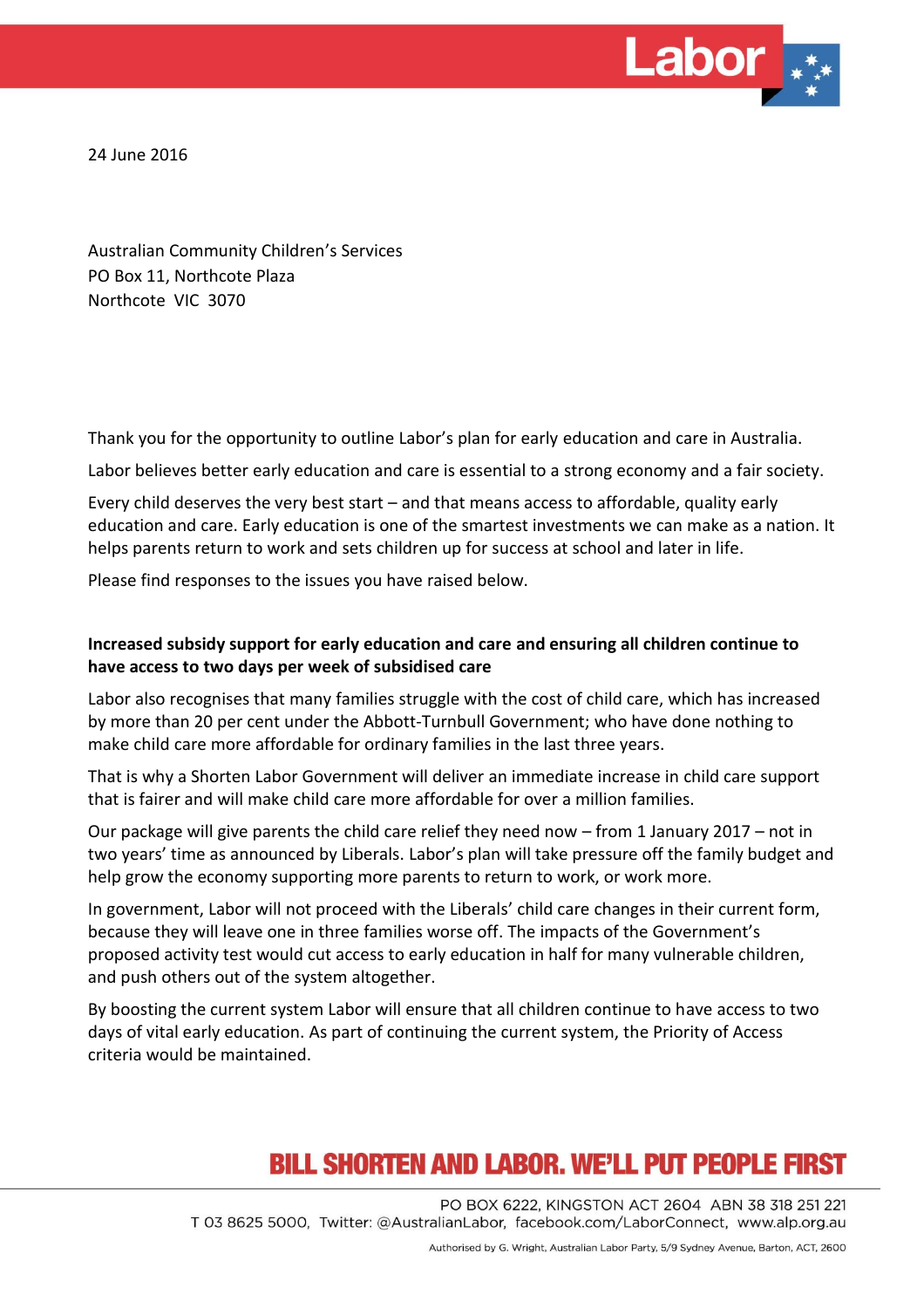A Shorten Labor Government will increase assistance for families through the current system from 1 January 2017 – making sure all children continue to have access to two days (24 hours) of early education a week.

With Labor's plan:

- Low and middle income families will benefit from an increase to the Child Care Benefit of 15 per cent – an increase up to \$31 per child per week, or up to \$1,627 per year.
- The annual cap on the Child Care Rebate will be increased from \$7,500 to \$10,000 per child, leaving families up to \$2,500 per child, per year, better off.

A Shorten Labor Government, Labor will work with experts, the sector, parents and educators to examine whether it is possible to fix the problems with the Liberals' proposed changes. Labor will make sure early education and care reform gets the balance right between children's development and parents' workforce participation.

Unlike the Liberals, Labor will consult transparently and provide information about any proposals to experts, parents and the sector. There will be none of the Liberals' secrecy agreements or gag orders. Australian families expect and deserve an open and constructive policy discussion they can participate in.

To ensure the early education and care sector has a formal role in shaping future policy, Labor will re-establish the National Children's Services Forum.

Before the last election, the Liberals promised to make child care more affordable for Australian families, but they have gone a whole term in government without delivering any relief.

#### **Increasing the availability of early education and care places**

Many parents face long and frustrating waiting lists to access early education and care services with the current arrangements limiting work options for parents. A Shorten Labor Government will also act to address the issue of waiting lists and help parents return to work faster.

To help tackle waiting lists, Labor will invest \$100 million over three years from 2017-18 so services in areas of very high demand can expand, creating more places where families need them. Community and not-for-profit services will be prioritised, along with areas where vulnerable or disadvantaged children do not have adequate access to early education.

We will also make grants of up to \$50,000 available to expand up to 1,200 Outside School Hours Care services in areas of high demand, investing \$63 million over three years from 2017-18.

## **BILL SHORTEN AND LABOR. WE'LL PUT PEOPLE FIRST**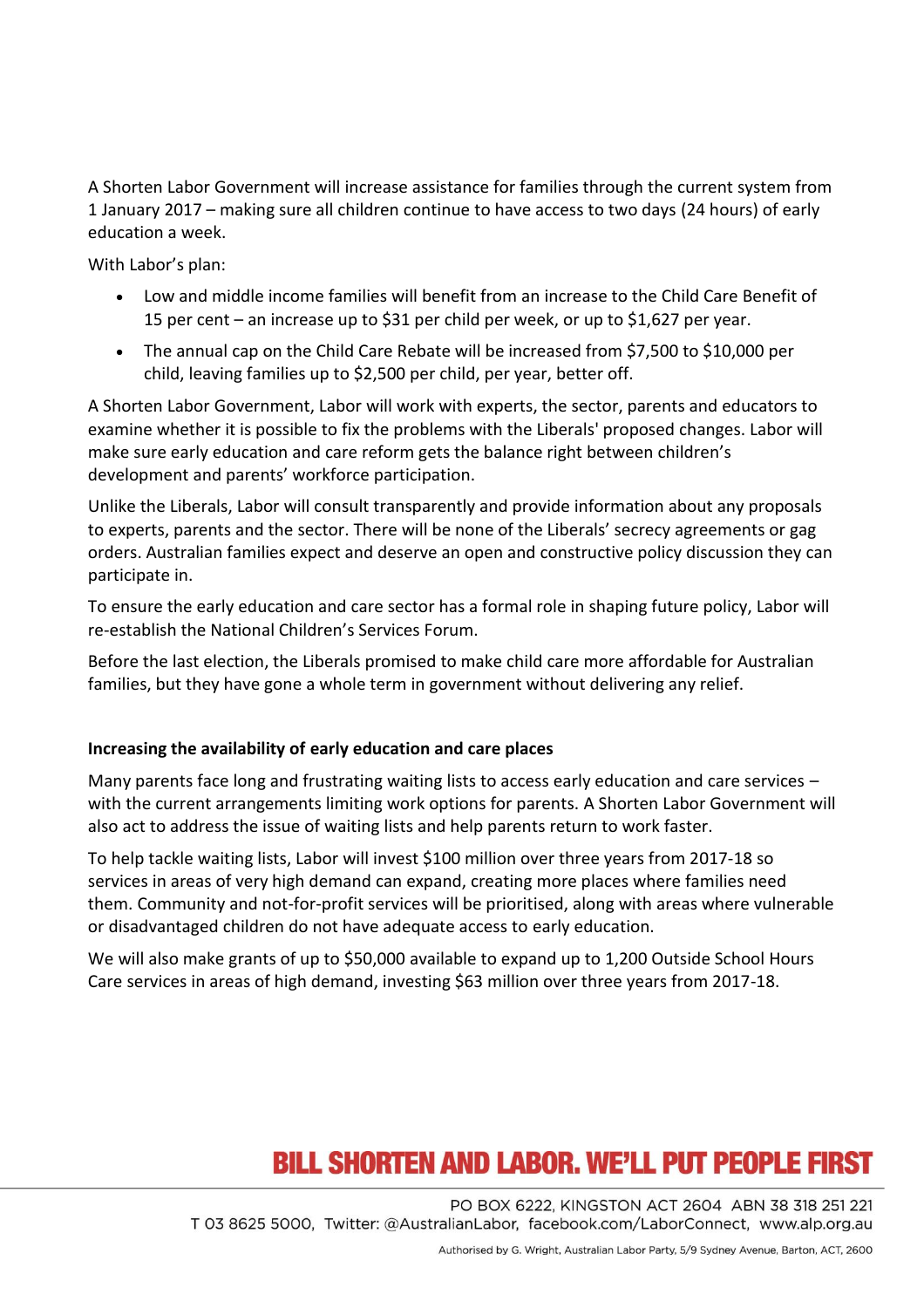Labor's plan will also include:

- **Cracking down on unjustified price increases –** New transparency and accountability standards, along with extra powers to investigate unjustified price increases and stop price gouging.
- **Supporting flexible Family Day Care –** Investing an additional \$50 million to support improvements to the Family Day Care system, including flexible options for families and enhancing the education, investigation and compliance programs.
- **Better services for Indigenous children and children in remote areas Increasing support** for children in Budget Base Funded Services by 15 per cent, in line with the increase to the Child Care Benefit. This will allow services to limit costs to families, expand places where needed and improve quality. Labor will also provide \$25 million for capital and quality improvements at Indigenous Budget Base Funded services and commit \$6 million to expanding mobile services into areas that do not currently have access to early education. Labor will also provide \$57 million so Indigenous Children and Family Centres can continue to operate, expand the number of places and provide more wrap-around services.
- **Valuing our early education workforce -** \$150 million investment towards developing the early education workforce – developing a new Early Years' Workforce Strategy and establishing a national Educator Professional Development Program. This will support the continued implementation of the National Quality Framework. Importantly, Labor will also make submissions to the Fair Work Commission proceedings in support of professional wages for early childhood educators.

#### **Supporting a professional early education and care workforce**

A Shorten Labor Government will urgently develop a new Early Years Workforce Strategy, which will:

- Value early childhood educators and their work.
- Support increased professionalism of the workforce.
- Enable the full implementation of the National Quality Framework.
- Treat the development of the early childhood workforce as seriously as the school workforce.

The strategy will be developed taking into account the results of the latest Early Childhood Education and Care Workforce Census and in partnership with educators, experts and the sector.

## **BILL SHORTEN AND LABOR. WE'LL PUT PEOPLE FIRST**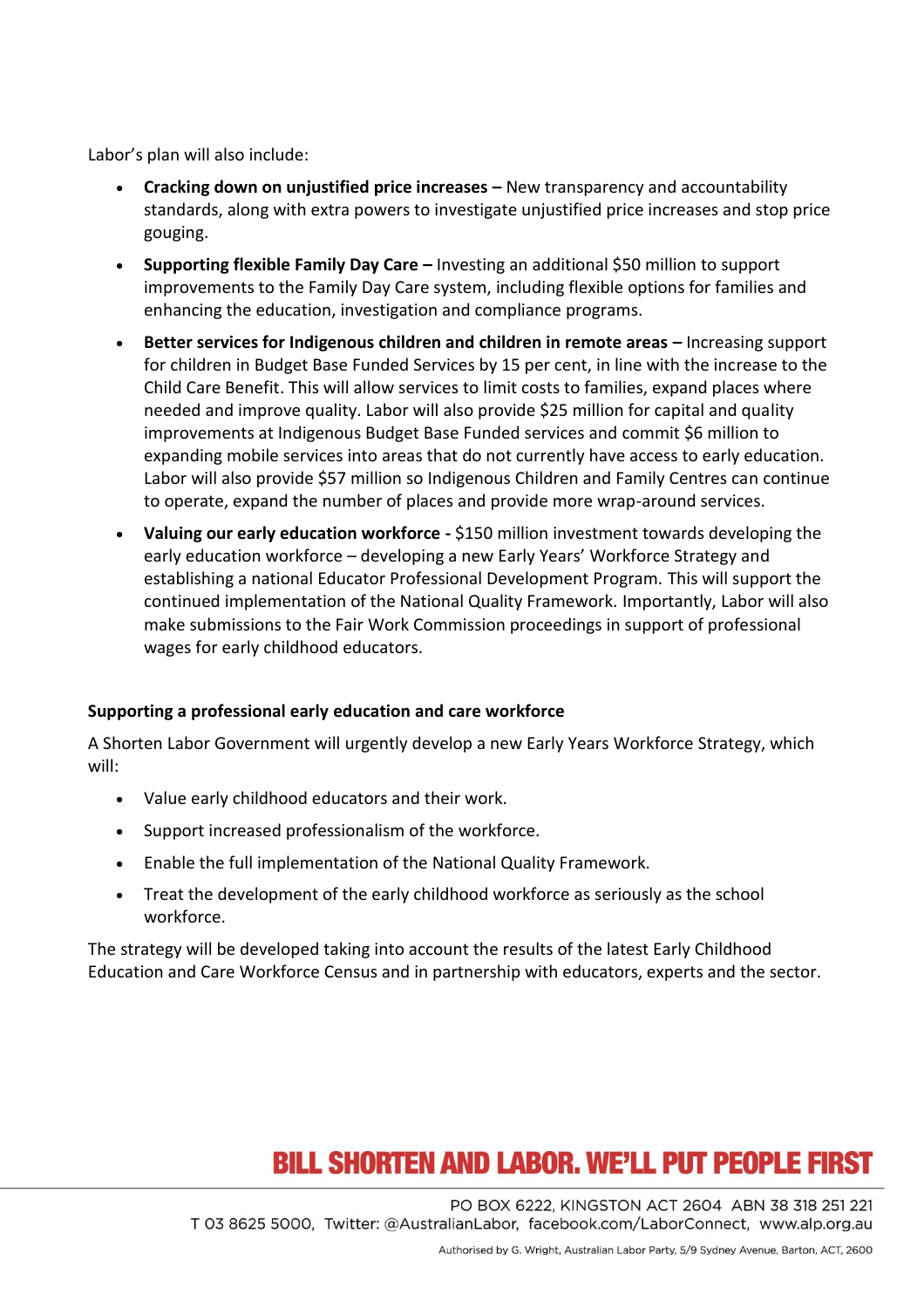### **A fair Paid Parental Leave scheme**

In 2011, Labor delivered Australia's first national Paid Parental Leave scheme. Since then, more than 730,000 families have been given extra support to spend more time at home in the critical early months of their child's life.

Last year on Mother's Day – the Abbott-Turnbull Government announced huge cuts to Labor's Paid Parental Leave scheme, which would force parents to choose between returning to work early and missing out on time with their newborn, or staying at home and having their living standards drastically reduced.

A Shorten Labor Government will retain existing Paid Parental Leave entitlements to give eligible new parents 18 weeks' pay at the National Minimum Wage in addition to any employer provisions. Under Labor's policy, each year 80,000 families with new babies will be as much as \$11,800 better off than they would be under the Liberals.

This is a modest and affordable scheme that appropriately targets assistance to women on low and middle incomes. About 75 per cent of parents receiving Labor's Paid Parental Leave scheme are on incomes of between \$10,000 and \$70,000 a year.

### **Protecting children in immigration detention**

Labor's immigration policy is centred on a humane and compassionate approach, while maintaining appropriate deterrents to prevent people smugglers preying on some of the world's most vulnerable people. A Shorten Labor Government will stand firm on maintaining a policy of offshore processing to keep this perilous boat journey shut.

Labor will focus on removing people from detention as soon as possible, in particular children and their families.

Labor believes in a compassionate approach to asylum seekers which enables refugees to progress their claims safely and securely. Labor will also empower the Commonwealth Ombudsman to provide independent oversight of Australia's onshore detention network and will continue to ensure that those working in the immigration system enjoy the benefit of whistleblower protections to speak out about any maladministration and corruption.

A Shorten Labor Government will also appoint an advocate, independent of the Department of Immigration and Border Protection, backed by the resources and statutory powers necessary to pursue the best interests of those children, including the power to bring court proceedings on a child's behalf.

This will not reduce the Minister's obligations in relation to unaccompanied non-citizen children or the ability of other interested parties to take court action against the Minister. The Independent Children's Advocate will have access to all unaccompanied minors in detention and in the

# **BILL SHORTEN AND LABOR. WE'LL PUT PEOPLE FIRST**